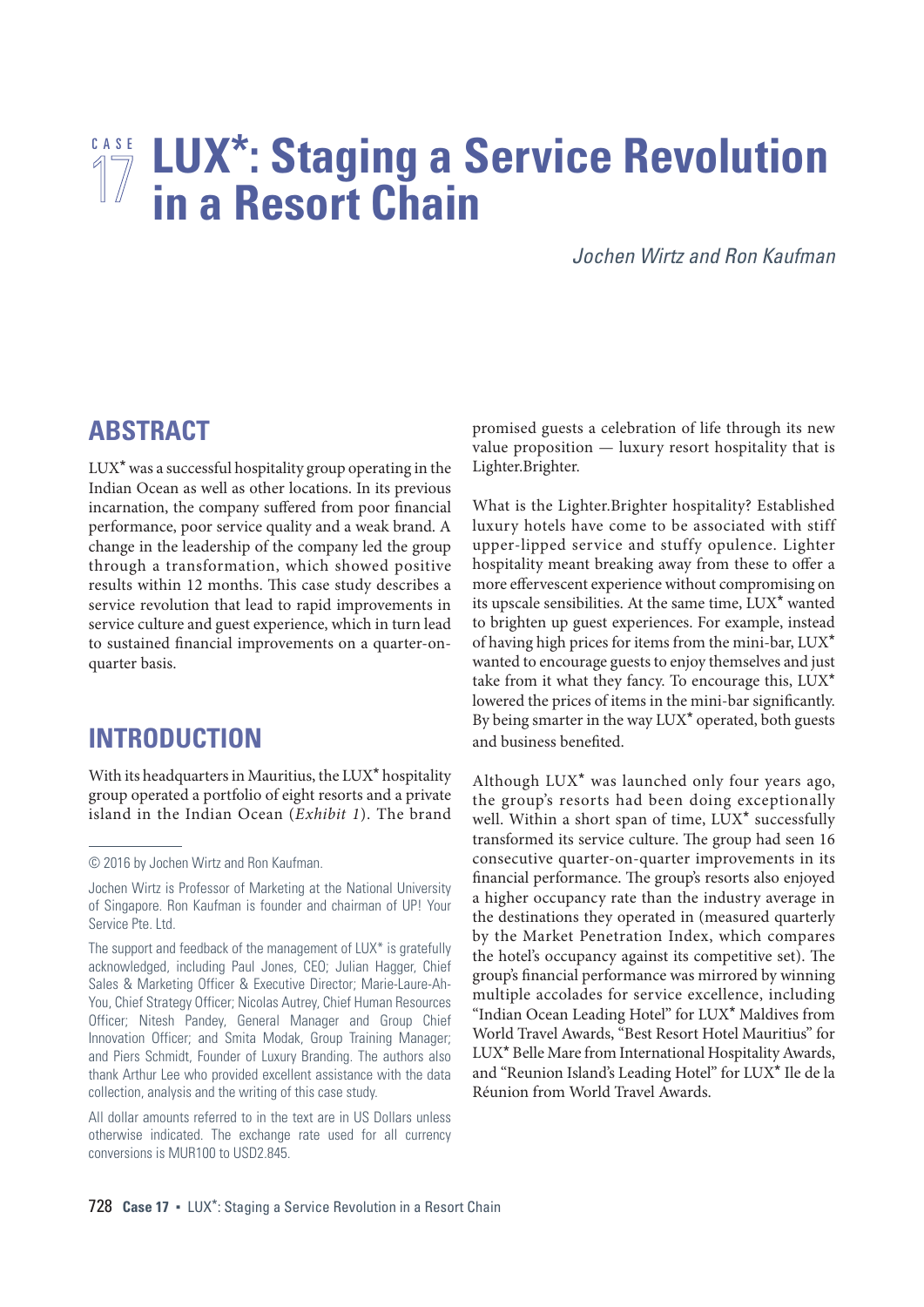

LUX\* Belle Mare's Pool and a LU



X\* Belle Mare's Beach in the LU







X\* Le Morne's Beach

Note: LUX*\** owns eight seaside resorts by the Indian Ocean. Each of them are fitted with an expansive infinity pool, stylish bars and ocean themed furnishings.

**Exhibit 1** Some of the LUX<sup>\*</sup> resorts in the Indian Ocean

#### **THE DARK AGES**

However, things were not always this rosy. Before LUX\* was launched in 2011, the group was known as Naiade Resorts and the company sufered from poor fnancial health. None of its hotels were on the list of top 10 hotels on TripAdvisor in their geographic competitive sets. To top it of, the Naiade brand lacked clarity. Its brand name was used for nine diferent properties, ranging from three to fve stars, creating an unclear positioning in the minds of consumers. Problems in its positioning became apparent when the global fnancial crisis struck in 2008–2009. This led to a large drop in occupancy and room rates (Exhibit 2). The group's troubles culminated in 2011 with a criminal case involving the high-profle murder of an Irish hotel guest.

Having witnessed prolonged economic turmoil and a criminal case, the motivation and morale of hotel employees were unprecedentedly low. Financially, the impact of these troubles cumulated in a downward trajectory in the company's performance from 2008 to 2010 (Exhibit 3). The company reported a loss in 2010.

Afer hitting rock bottom, management had to move fast, and Naiade Resorts achieved a turnaround within a very short span of time. By mid-2011, Naiade Resorts saw an improvement in its service and this quickly translated into improved fnancial performance. Since then, the company had witnessed substantive and consistent service culture improvement and fnancial performance growth. How did the group manage this turnaround so quickly?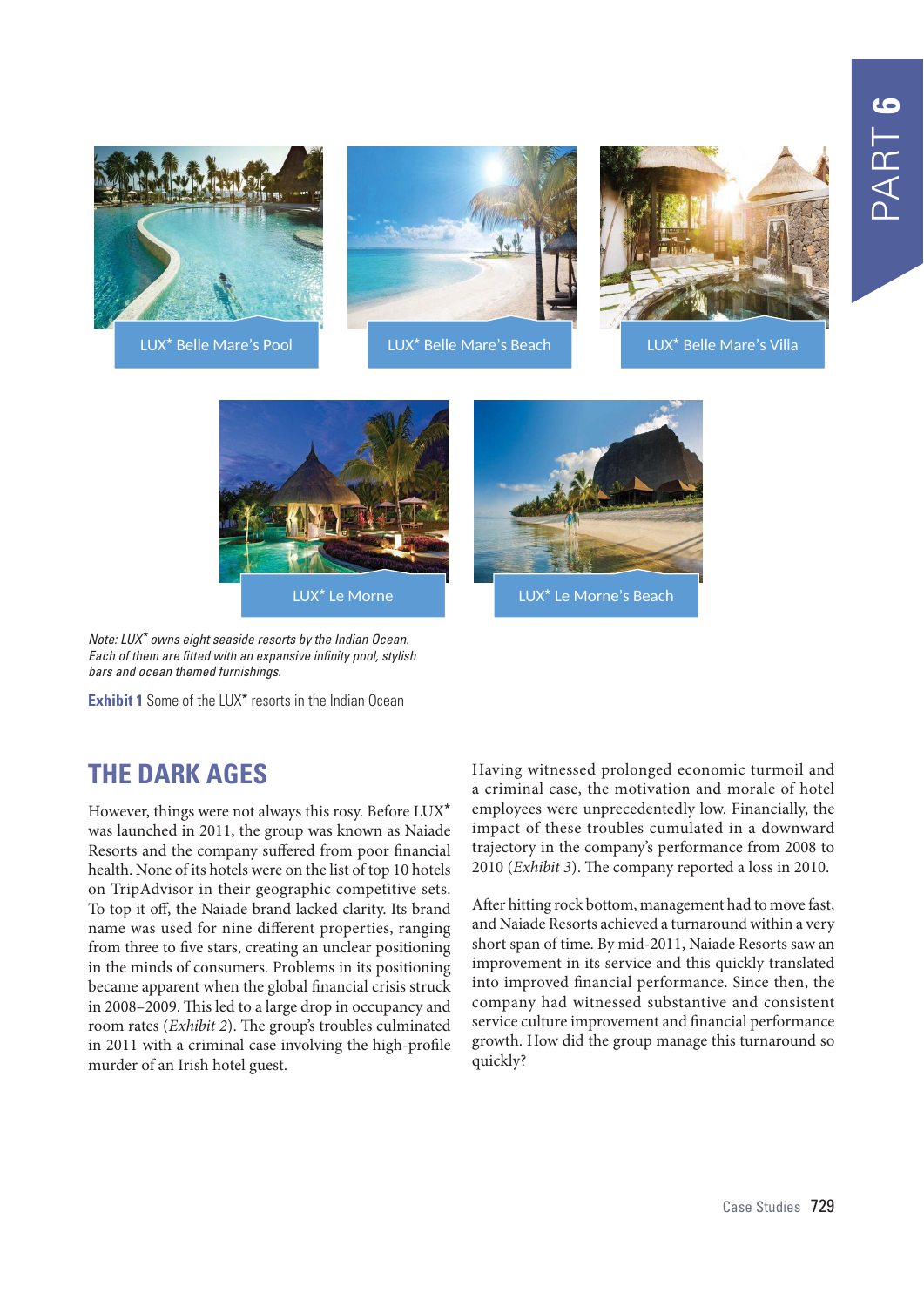

**Exhibit 2** Revenue, Occupancy Rates and REVPAR



**Exhibit 3** Financial Performance of LUX\* **Annual Profit (USD m)** 2007 2008 2009 2010 2011 2012 2013 2014 2015 17.28 9.30 3.78 (0.68) 12.26 10.84 13.80 16.43



730 Case 17 • LUX<sup>\*</sup>: Staging a Service Revolution in a Resort Chain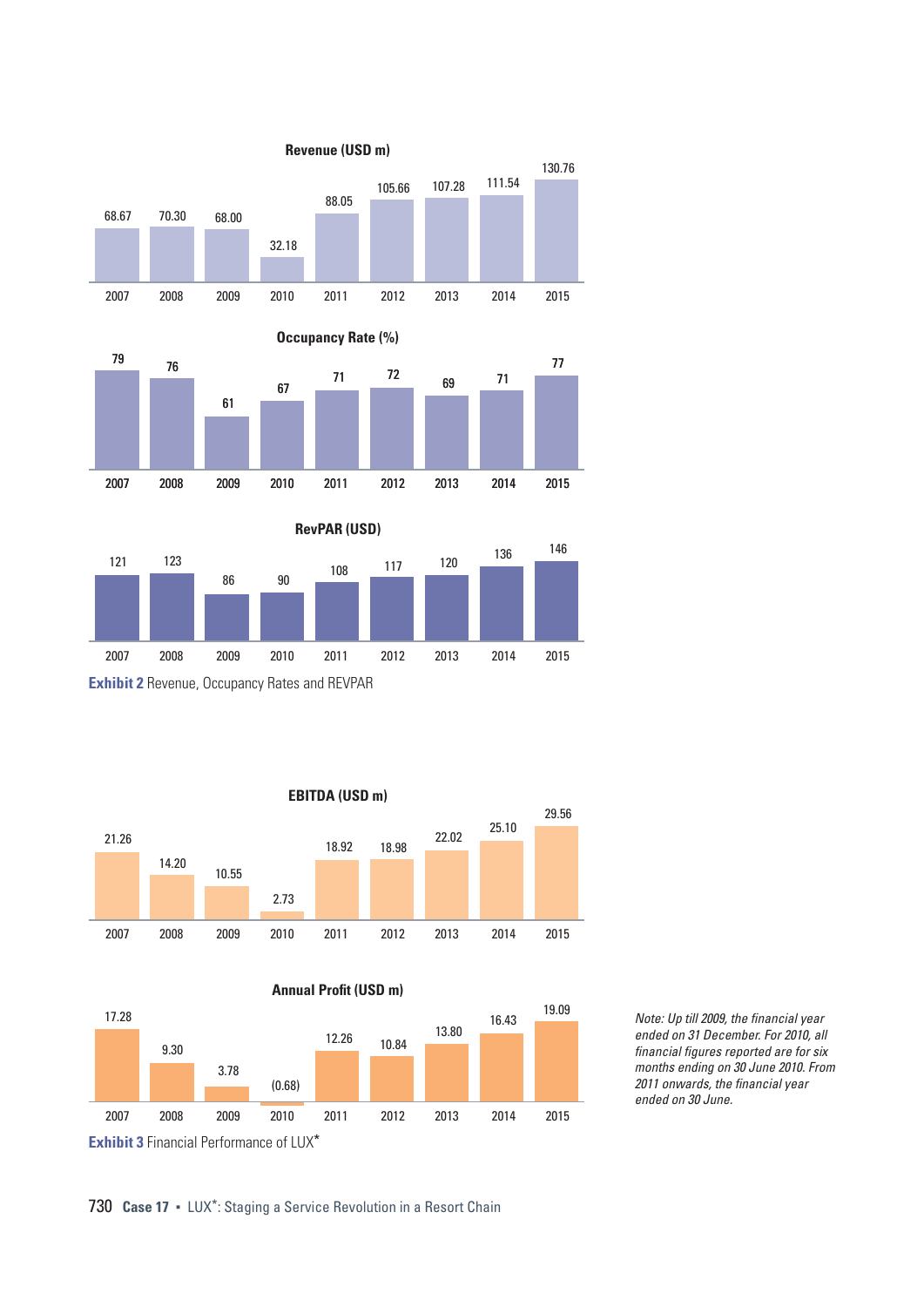# **LUX\* TRANSFORMATION**

The very first step in Naiade's transformation can be traced back to the second half of 2010. In dire straits then, the board of directors of Naiade Resorts made changes to the company's leadership, and appointed Paul Jones as CEO in October 2010.

Under Jones's leadership, many changes were introduced to the organization within the first 12 months of his appointment. They were aimed at rapidly improving the proftability of the business and creating a world-class brand so that it could expand internationally. However, this marked a difficult transitional period for Naiade Resorts, which was in fnancial doldrums. Every month, Naiade Resorts struggled to pay salaries. Some employees even wondered if the changes would sink the company further.

Observing how dire the situation was, Jones commented, "The numbers pre-2010 were alarming and the company was sinking fast and would have been bankrupt had it not been for the capital injection from shareholders. In addition, the properties were in poor shape and staf morale was exceedingly low".

Together with his team, Jones focused transformation eforts on four main areas through an integrated and congruent strategy (Exhibit 4). First, he looked into the company's core strategy as well as company values. Naiade Resorts' business model was shifed from one of owning hotels to managing them, following an asset-light strategy. Amongst others, the new model would reduce the company's cash outlay, as owning hotels can be highly capital extensive. For example, buying a modestsized resort in Mauritius is estimated to cost upwards of 15 million. The new business model would reduce the company's risk exposure and allow it to expand at a faster rate. This shift provided a critical impetus for the company to concentrate on improving its service delivery.



Note: LUX*\**'s service revolution can be encapsulated by a four-pronged approach. After a change of leadership, Jones and his team swiftly introduced important changes in multiple areas that proved to be critical in turning the company around. The company has since continued to build on this momentum to continually improve.

**Exhibit 4 LUX\*'s Four-Pronged Approach**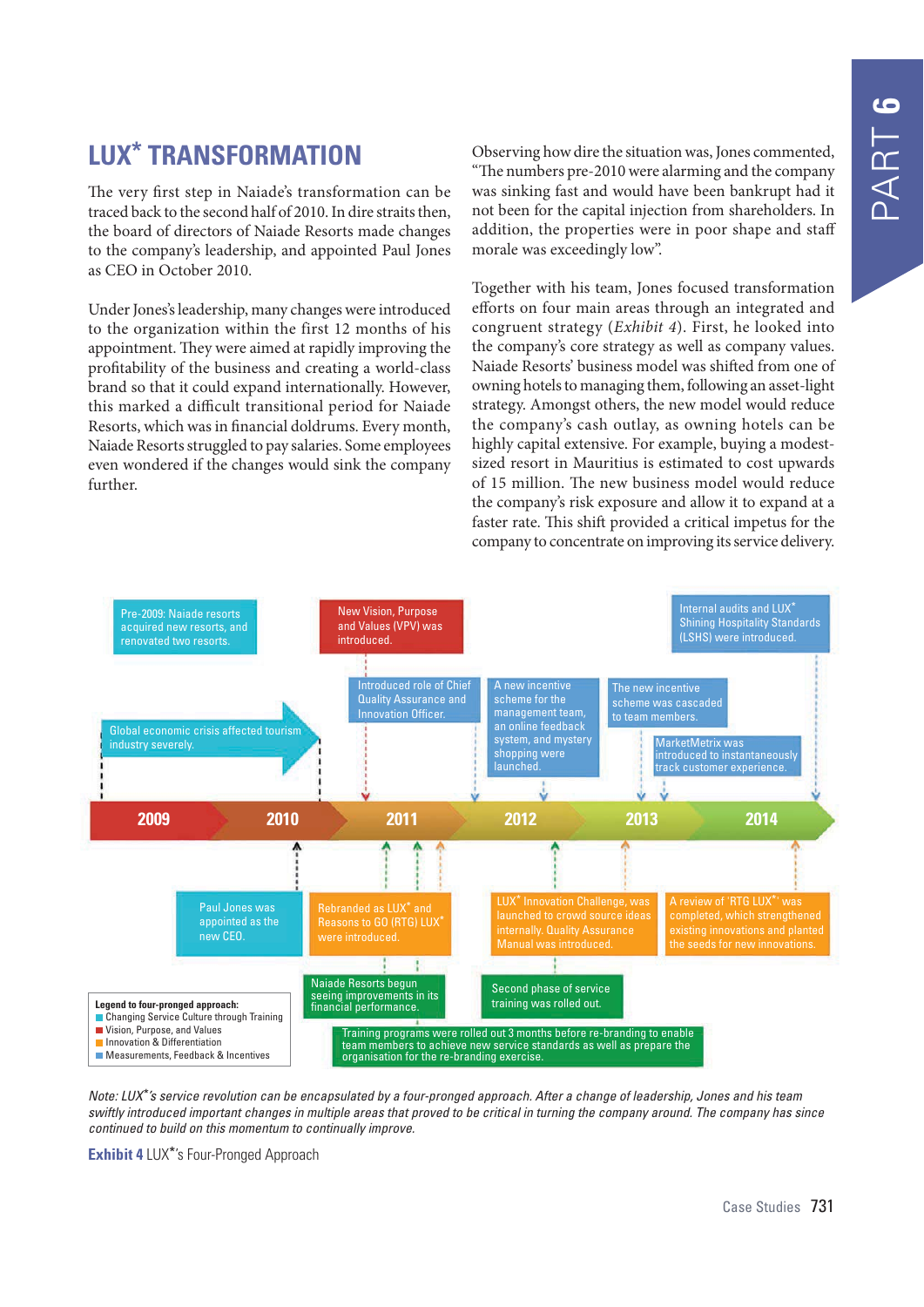To decide how to go forward, Paul Jones flew in the general managers from its resorts and the group's senior management from all over the world. The managers and executives from various levels made important decisions on the company. These include the company's new Vision, Purpose, and Values (VPV), a new name for the business, and redefning service standards. Many of these changes were implemented almost immediately after being agreed upon. This allowed for a progressive rollout of the company's new strategy.

Second, to engage and reinvigorate its staff in the transformation, the top management decided it had to build the company's service culture from scratch. This included extensive training across all levels of the organization, an alignment of expectations of service standards, and a psychological and tangible breakaway from the old Naiade Resorts.

Third, Jones leveraged a fledgling spirit of innovation to build an organization that is bold and open to ideas; one that is open to experimentation and accepting of failure. This was aimed at enabling LUX\* to differentiate its value proposition.

Lastly, as CEO, Jones also embedded various performance management tools to sustain transformation. These tools included the measurement of service, and employee incentive schemes to realign a transformed organization.

In the review of this four-pronged approach, the frst major change was the introduction of the new VPV.

#### **VISION, PURPOSE, AND VALUES**

Before any transformation could occur, Jones needed a guiding compass that would provide a foundation for the new Naiade Resorts. A professional credo would expound the company's aspirations and provide a fundamental rallying zeitgeist for the staff. The Vision, "We Make Each Moment Matter" and the Purpose, "Helping People Celebrate Life" were crafed, and the Values of "People, Passion, Integrity, Leadership, and Creativity" were selected to tie in closely to how staf was expected to behave and interact with guests.

Between February and August 2011, every team member of Naiade was called upon to participate in the VPV foundation course. The course was rolled out over three phases. In the frst phase, the CEO personally visited each hotel to share with team members about the new VPV. Hand in hand with the CEO's visits, the general managers of the resorts rolled out engagement workshops to all team members, ensuring that everyone understood the VPV as the foundation of the group's operations. Finally, in the third phase, all staf members were asked to pledge to abide by the ideology.

To support this rollout process, Naiade Resorts developed communication collaterals to support what the staf had heard from its leaders. For example, a visual mnemonic representing the new values in the form of an open hand, was created. Also, the ideology of the group was translated into French, Creole, and Mandarin, the mother tongues of the majority of the employees. Beyond these initiatives, team members were encouraged to incorporate VPV into their lives outside of their work, such as making each moment matter for the staf's family and loved ones.

Even after its initial launch, VPV continued to be emphasized on a day-to-day basis. In many companies, mission and values are rarely looked at. But at LUX\*, they were lived out daily. Post-launch, team members from each resort shared actionable examples of how they lived the values, by listing down behaviors they should engage in as well as avoid. These items were selected based on observations of what is needed to drive the new culture and which behaviors have to stop (Exhibit 5). Another way in which this was operationalized was through Quote of The Day. Every day, a quote linked to one of  $LUX^*$ 's values was sent to team members to inspire them (Exhibit 6). This initiative was so well received that team members had even asked why they did not receive the quote when there were some operational hiccups during the initial roll-out. This new VPV formed the foundation of the changes at LUX\* that were to follow.

### **CHANGING THE SERVICE CULTURE THROUGH TRAINING**

Guided by the VPV, a pervasive overhaul of Naiade Resorts' service culture was carried out in preparation for its rebranding. Extensive training was conducted across all levels of the company, efforts were made to internally align on service delivery expectations, a rebranding exercise also provided a much needed psychological and tangible fresh start for the employees, and initiatives were introduced to sustain the transformation.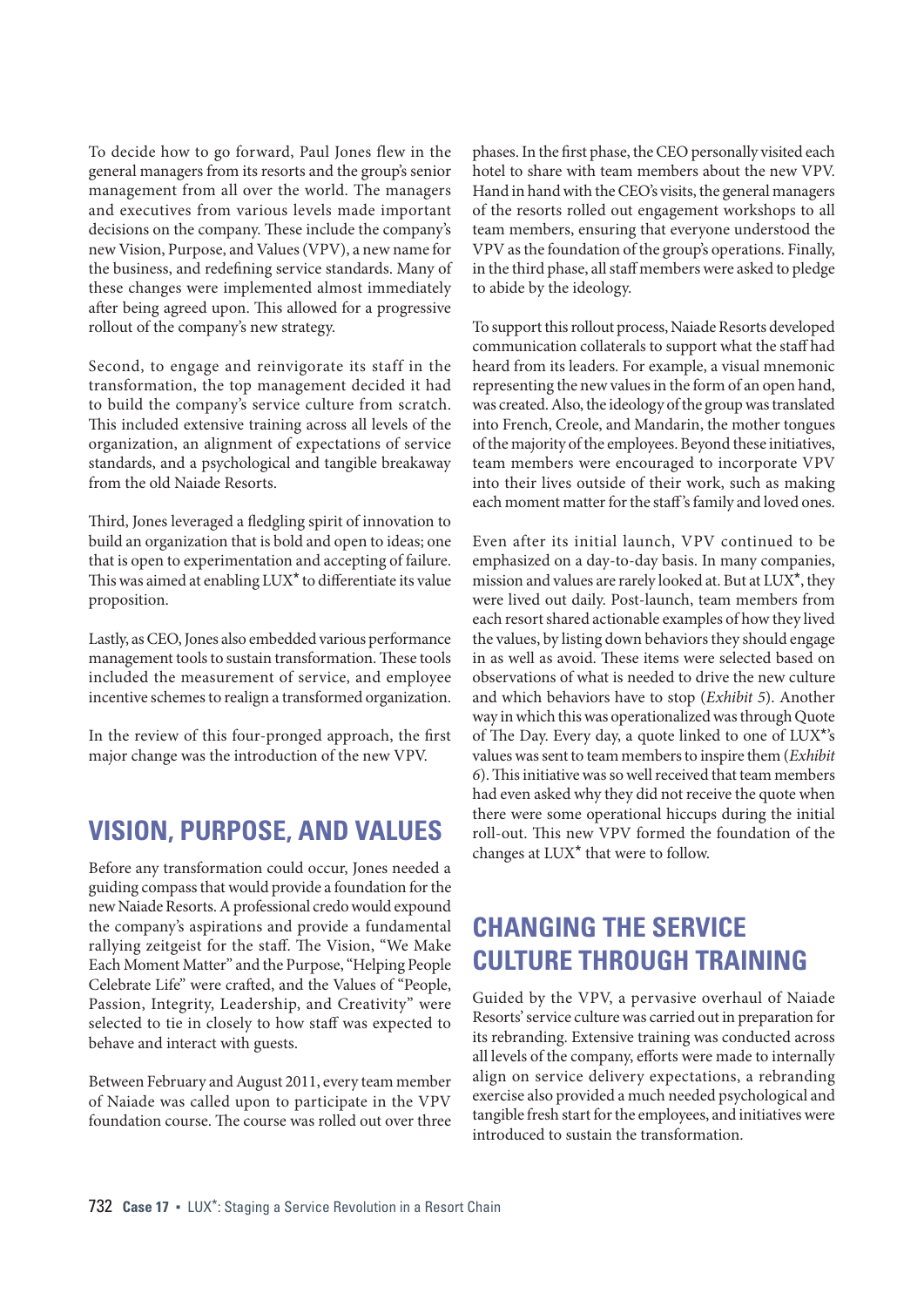| People                                                   |                                                    | <b>Passion</b>                        |                                                              | <b>Integrity</b>                                          |                                                                                        | <b>Leadership</b>                                                                                        |                                                   | <b>Creativity</b>                                                                     |                                                           |
|----------------------------------------------------------|----------------------------------------------------|---------------------------------------|--------------------------------------------------------------|-----------------------------------------------------------|----------------------------------------------------------------------------------------|----------------------------------------------------------------------------------------------------------|---------------------------------------------------|---------------------------------------------------------------------------------------|-----------------------------------------------------------|
| Should<br>Do                                             | <b>Should Not</b><br>Do                            | <b>Should Do</b>                      | <b>Should Not</b><br>D <sub>o</sub>                          | Should Do                                                 | <b>Should Not</b><br>Do                                                                | <b>Should Do</b>                                                                                         | <b>Should Not</b><br>D <sub>o</sub>               | Should Do                                                                             | <b>Should Not</b><br>Do                                   |
| Always<br>thank<br>guests<br>when<br>they are<br>leaving | Argue/bad<br>attitude/<br>rude                     | Go beyond<br>expectations             | <b>Allow laziness</b><br>to take over                        | Report any<br>wrongdoing                                  | Participate<br>in any<br>wrongdoings,<br>no matter<br>how<br>insignificant<br>they are | Always<br>taking<br>action                                                                               | Act<br>irresponsibly                              | Apply your<br>own final<br>touch                                                      | <b>Dismiss</b><br>colleagues'<br>ideas<br>disrespectfully |
| Be<br>available<br>to replace<br>sick co-<br>worker      | Challenge<br>the guest                             | Try to meet<br>every guest<br>request | Act in a<br>frustrated or<br>angry manner                    | Always say<br>the truth<br>regardless of<br>circumstances | Not taking<br>responsibility<br>for a mistake                                          | <b>Attentive</b><br>and prompt<br>to act                                                                 | <b>Blame</b><br>others when<br>things go<br>wrong | Surprise<br>quests                                                                    | Enter into a<br>routine                                   |
| Always<br>be polite,<br>caring<br>and<br>attentive       | lgnore<br>colleagues<br>because<br>you are<br>busy | Care for the<br>quest                 | See problems<br>instead of<br>opportunities<br>in situations | Reporting<br>every item<br>found                          | Be involved<br>in dishonest<br>acts                                                    | Lead by<br>example,<br>be a role<br>model &<br>coach the<br>employees,<br>colleagues,<br>team<br>members | Behave in an<br>autocratic<br>manner              | Go the<br>extra mile<br>by thinking<br>out of the<br>box &<br>try to be<br>innovative | Merely copy<br>and replicate<br>others' ideas             |

**Exhibit 5** Actionable examples from employees on how they live by LUX\*'s Values

Note: After the introduction of the new VPV, employees from each resort listed behaviors that they considered to epitomize LUX*\**'s values. A sampling of the examples provided is shown above, in no particular order of importance.



Note: A 'Quote of the Day' is sent to employees every day to remind them of LUX\*'s values as well as to motivate and inspire them.

**Exhibit 6** An Example of a Quote of the Day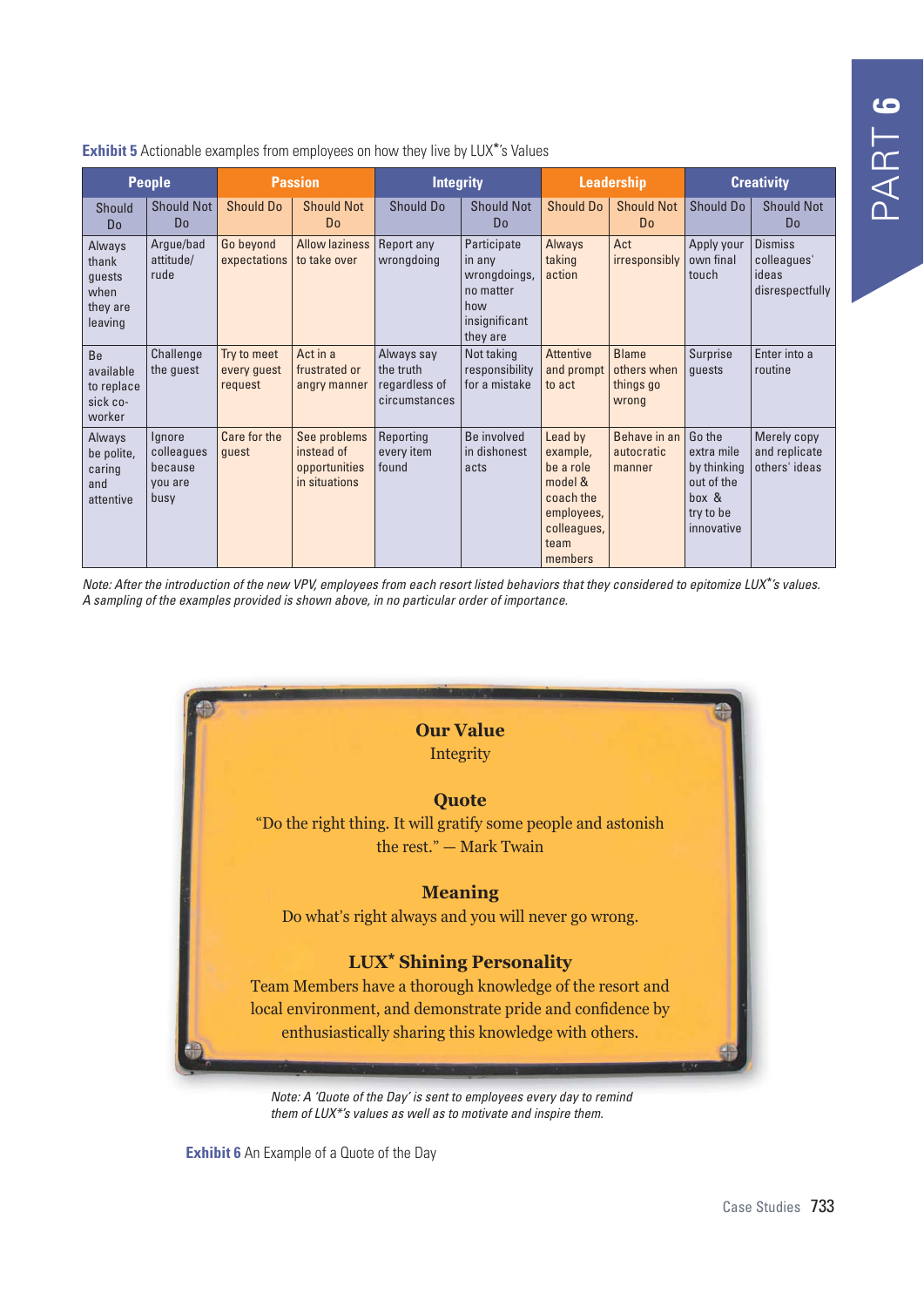Comprehensive training permeated throughout the company. Apart from the senior managers who met to deliberate on the desired service standards benchmarking against different industries — LUX\* partnered with an external service provider to design and deliver training on fundamental service principles. The first course delivered an actionable service education that enabled team members to deliver service valued by guests. As part of the course, employees were introduced to the building blocks of an uplifing service culture. By breaking down an abstract concept like culture into smaller and more tangible parts, it was easier for the organization to achieve its desired culture. Such a training helped LUX\* look beyond standard procedures to interact with guests to fnd out what they truly value. In doing so, LUX\* was eventually able to deliver a unique experience to its guests.

Adarsh Grewal, HR and Training Manager at LUX\* Le Morne, was one of the many employees who beneftted from the training. Adarsh commented on the training:

When you break down everything you do daily and look at it from the eyes of your customer — internal or external; you begin to realize the value of every little step and the loopholes their absence might leave. Soon enough it becomes a habit to break down every service transaction and when it starts happening subconsciously, that is when we really start to 'Make Each Moment Matter'.

Nagassen Valadoo, Villa Manager of LUX\* Belle Mare, shared his refections on the training, echoing the change in culture at LUX\*:

As a team member who has gone through the course, I would say that it has been a very rich experience. I have learnt that "Taking Personal Responsibility" in everything that I undertake in my daily duties is of utmost importance. I have understood, we need to adapt our service according to each guest needs in order to offer them an Unbelievable experience of their stay. I have also learnt that the contribution of each of the team members in making "Each Moment Matter" for our guests is essential in making an experience memorable for them.

The training kicked off with an initiation workshop held for all 2,800 employees across the group. To roll out the training, more than 30 team members underwent a workshop to become certifed course leaders. Hailing from diverse backgrounds, the trainers developed entirely in-house a customized version of the generic course materials from an external provider. This created the perception of the training as an internal LUX\* product, improving receptivity from team members.

To make the materials more relatable for team members, the examples used were from best practice organizations in the hospitality industry. For instance, case studies of companies such as Disney, The Ritz-Carlton, and Singapore Airlines were used to illustrate service excellence.

The way the training was structured also contributed to the success of re-building the company's service culture. The course was rolled out in two phases with a gap of four months between the end of the frst phase and the start of the second (Exhibit 7). Structuring the course in such a manner facilitated buy-in from staf as they were able to try out what they learnt in the frst phase and then tried it out in their day-to-day work to see the value of the training. An example of this is the Perceptions Points analysis, which taught employees to focus on delivering service by frst understanding guests' point of views and what they value rather than be bound by internal procedures. This analytical tool was applied to what is now known as Reasons to Go (RTG) LUX\*, explaining the importance of diferent touch points that contribute to overall guest experience for each reason. The usefulness of tools such as this set the stage for a successful roll out of the second phase of training.

A common service language is an example of one of the building blocks of an uplifting service culture that employees were trained on. During the training, employees were introduced to a "Levels of Service" framework, which maps out diferent levels of service that  $LUX^*$  can render. This served to provide employees with a common frame of reference when communicating with each other about service standards. As a case in point, when GMs say, "Let's give that guest an "Unbelievable" experience", team members understand exactly what they need to do. Notably, LUX<sup>\*</sup> also added a 7<sup>th</sup> level of service, titled "LUX\* SHINING is beyond unbelievable" to the original framework (Exhibit 8). In doing so, LUX\* clearly communicated to employees its vision for its service levels. Beyond communicating desired service standards, LUX\* helped employees to connect VPV to service standards, explaining why they needed to deliver on certain service standards based on their company beliefs. This took the form of a pledge that elegantly weaved VPV with service standards (Exhibit 9).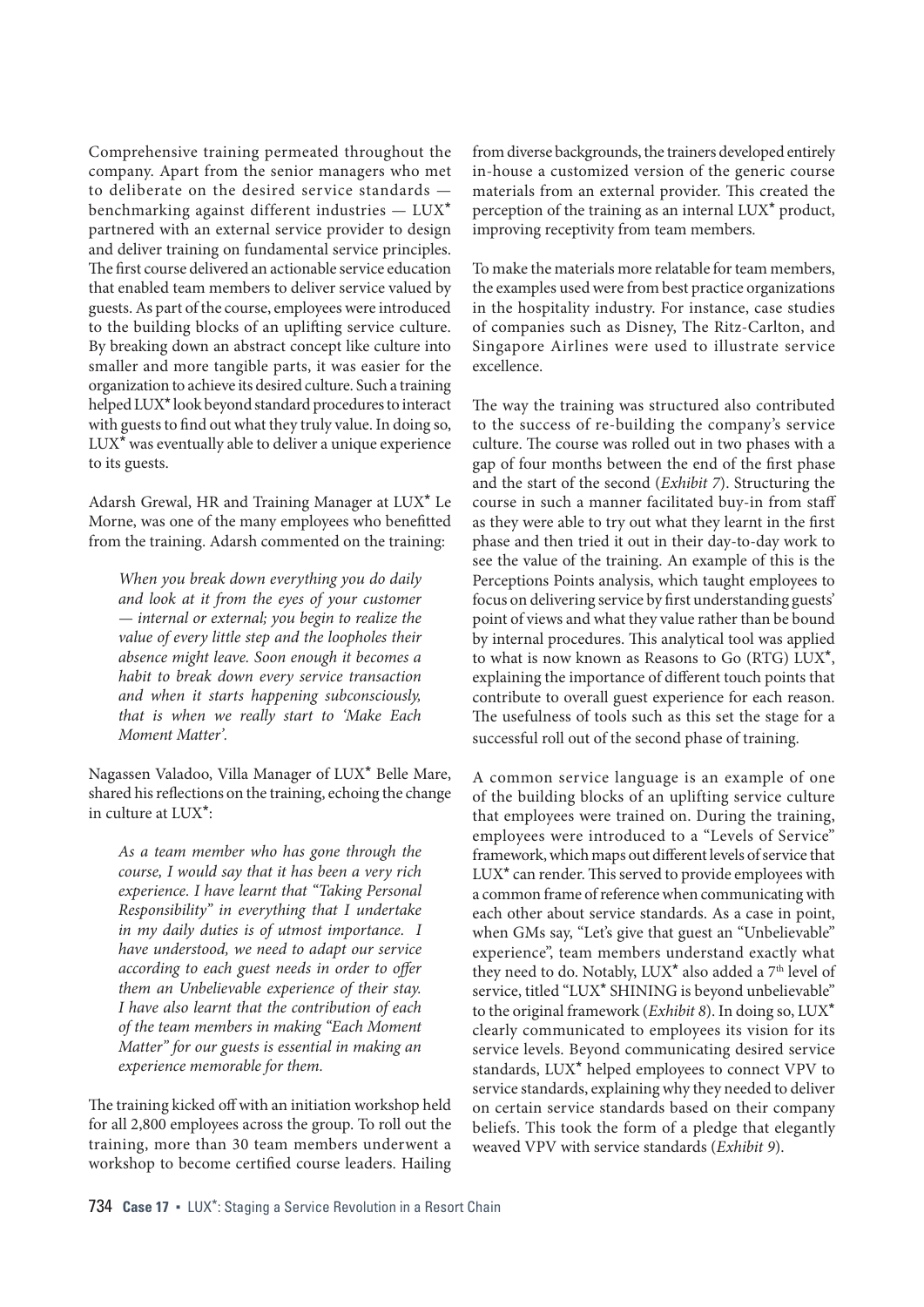

Note: To prepare the company for its new direction, employees underwent training in two different phases to learn more about building an uplifting service culture.

**Exhibit 7** Training on Service Culture



**Exhibit 8** The 7 Levels of Service Note: LUX<sup>\*</sup> adapted the Levels of Service framework from its training partner, UP! Your Service College, and added a 7<sup>th</sup> Level of Service.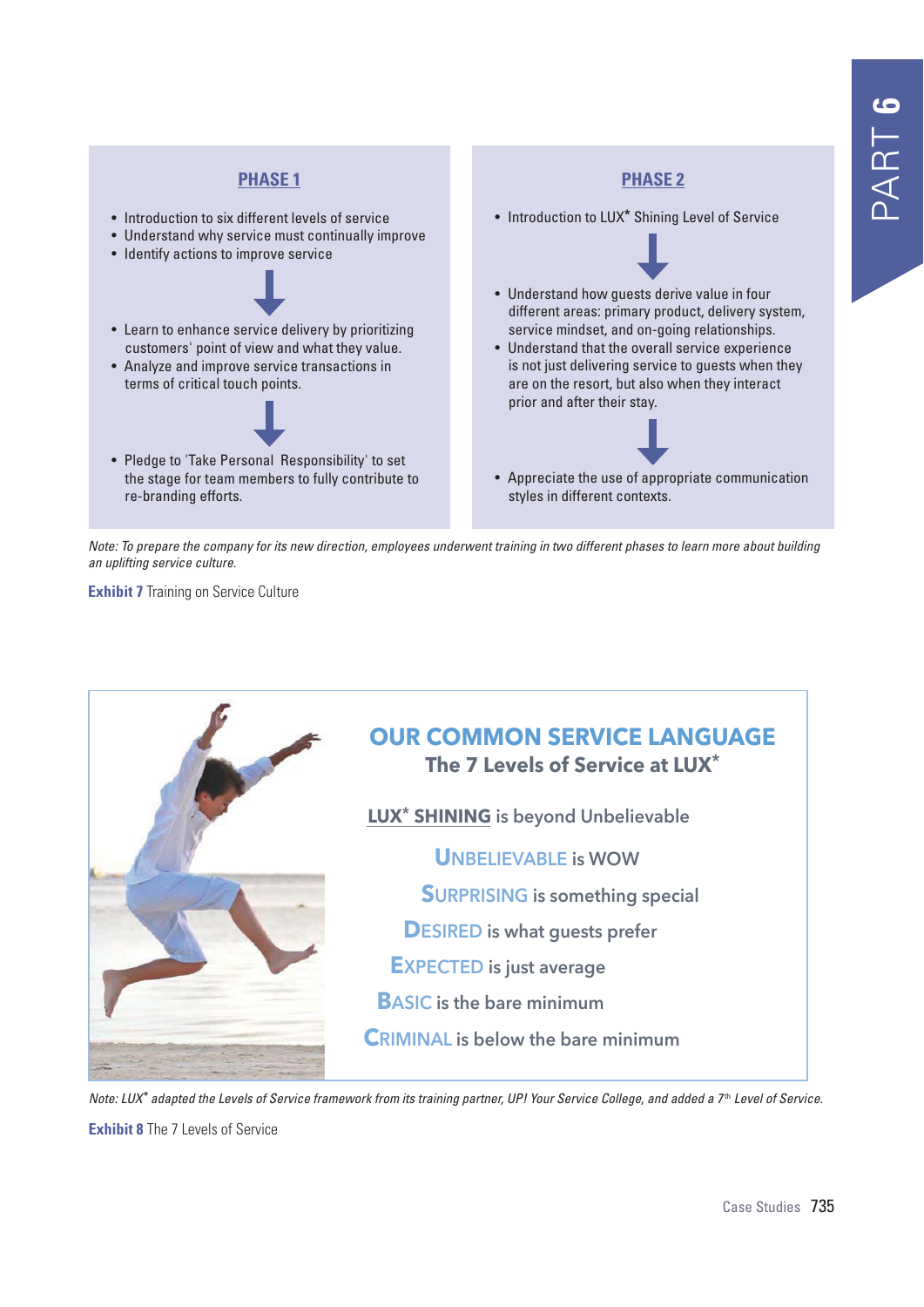As I believe in *'Consideration for People;'* I will always avoid **CRIMINAL** levels of service to my Guests and Colleagues.

As I believe in *'Serving with Passion;'* I cannot be satisfied with just giving **BASIC** level of service.

As I have pledged to *'Make Each Moment Matter'* for my Guests and Colleagues towards achieving our purpose of **'Helping People Celebrate Life;'** I must go beyond delivering only the **EXPECTED** level of service.

I expect myself and my colleagues always to be *Honest, Fair, Sincere and Authentic*. Together we will always *'Insist on Integrity.'*

Our belief *'Responsibility of Leadership;'* will Inspire me to **Lead by Example** in always delivering **DESIRED** level of service to my guests and colleagues.

My Curiosity and Imagination will drive my *'Creativity'* to deliver; when the opportunity arises; **SURPRISING** and **UNBELIEVABLE** levels of service to my guests and colleagues.

To uphold our promise and become a winning brand; I aim to deliver **LUX\* SHINING** level of service to all our guests. I want to convince them that they have made a perfect choice for their vacation.

**Exhibit 9** Weaving VPV Into Levels of Service

Three months after the launch of the course, Naiade Resorts was re-branded as LUX\* Resorts and Hotels. On the December 3 2011, LUX\* opened its doors to journalists and invited the fnest magazines from around the world to stay in its resorts. A whole week of events was organized in Mauritius to celebrate the occasion. The launch of LUX\* generated a very positive response from its key partners and the media, which helped to generate word-of-mouth.

Over time, the training became more comprehensive and covered fve core areas (Exhibit 10). Service training continued to be delivered to both new team members as well as veterans. New hires were introduced to the content of the course as part of LUX\*'s orientation program.

Almost 60–65% of the orientation's content was dedicated to service delivery, and preparing new team members to blend in seamlessly with experienced staf. For veterans, continual training on service culture helped to reinforce the learning. In follow-up sessions, participants shared how they had put the core learning to practice. Together, these revamped and intensifed training and coaching programs helped to develop a strong learning culture and better-trained team members who contributed significantly to LUX<sup>\*</sup>'s success.

| <b>Area of Focus</b>    | <b>Description</b>                                                                                                                                                                                                                            |  |  |
|-------------------------|-----------------------------------------------------------------------------------------------------------------------------------------------------------------------------------------------------------------------------------------------|--|--|
| <b>General Training</b> | Ensured that team members were equipped<br>to deal with operations and guest issues.                                                                                                                                                          |  |  |
| Service Culture         | A large part of LUX*'s training efforts<br>focused on building an uplifting service<br>culture to deliver service that is truly world<br>class.                                                                                               |  |  |
| <b>Technical</b>        | Focused on training needed for staff to<br>perform their jobs efficiently in different<br>departments. A large part of the technical<br>training was done in-house.                                                                           |  |  |
| Leadership              | Specific leadership development programs<br>were targeted at different leadership levels<br>in the company. Training was customized<br>and delivered in partnership with training<br>providers that had a strong focus in<br>leadership.      |  |  |
| Language                | Language training was important to ensure<br>that LUX <sup>*</sup> was able to customize their<br>service experience to changing market mix<br>- especially since the Chinese and Russian<br>markets had seen fast growth in recent<br>years. |  |  |

#### **Exhibit 10 LUX\*'s Areas of Focus for Training**

### **INNOVATION AND DIFFERENTIATION**

In order to deliver a truly Lighter.Brighter luxury resort experience, LUX\* had to cultivate a service DNA that embraced the invariable experimentation failures along the way, and promote a culture that continually innovated and diferentiated itself from the competition (see Exhibit 11 on how employees embraced creativity).

During the development of LUX\*, the management was bold and open to ideas. Paul Jones sought to instill in the LUX\* DNA a spirit that is open to experimentation, continually innovating and accepting of failure. This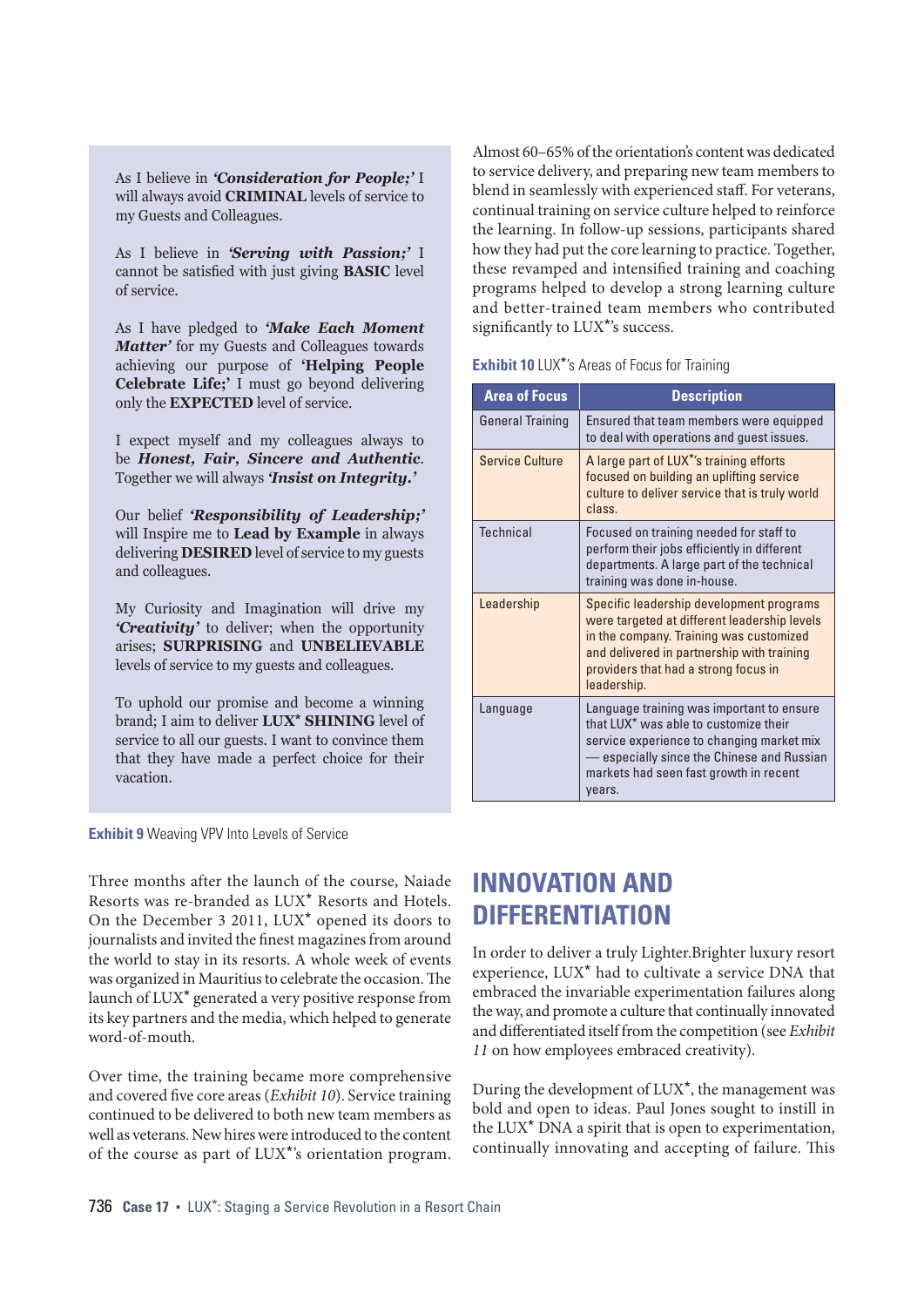

**Exhibit 11** Employees exercise their own creativity in making guests feel special

meant that there were many ideas put to the test when the company re-branded, and even after the launch of  $LUX^*$ . The company saw continual improvement of its service and performance as an imperative.

At the inception of LUX\*, one idea that was experimented with is the use of theatre as an analogy to think about the hotel. Team members of the hotel were thought of as actors who performed while the general managers were producers who directed the show. LUX\* intended to use this analogy to motivate staff to give more of themselves to guests. However, they soon realized that it was difficult to bring this idea to fruition. The analogy was confusing to guests, as well as team members.

On this matter, Sydney Pierre, Head of Worldwide Sales, shared:

The theatre analogy was a great concept and a game changer in terms of innovative operational approaches; however, the practicality of implementation was low and did not really make any diference to our tour operators.

Echoing Sydney's thoughts was Caroline Gaud, Marketing Communication Manager, who said:

It was confusing for our partners and our guests; some of them expected to see a "show" playing at the resorts and were disappointed. The analogy was misunderstood and created too much confusion, therefore, we decided to get rid of it. Simplifying the brand concept was critical at this stage to raise awareness and attract guests.

The team coined the term RTG LUX<sup>\*</sup>, which stands for "reasons to go to LUX\* and refers to the unique selling points of LUX\* resorts. It bore testament to LUX\*'s willingness to try and its innovative spirit. When creating LUX\*, the leadership team had initially set a bold target of creating 50 RTG. This ambitious goal was met with difficulty, as there were many other initiatives that were concurrently being rolled out.

One RTG LUX\* that was dropped was the Secret Bar, a pop-up bar. The bar was found in different parts of the resort at diferent times of the day and worked on an honor system – guests poured their own drinks and recorded what they consumed. Conceptually, the idea was brilliant but it was beset by operational challenges. One such challenge is that while serving themselves, spillage sometimes occurred, impacting the experience of subsequent guests. Although some properties were able to control the quality of the guest experience, it was difficult to achieve this across all properties. As a result, it had to be retired as a RTG LUX\*. Nonetheless, it continues to be ofered as a service in some properties that had managed to make it work.

Apart from quality, some RTG LUX\* were withdrawn for reasons such as budget and logistics. Eventually, the list of RTG LUX\* was organically narrowed down to 20. Some of these reasons became iconic and resonated very well with guests. One of the most documented RTG on social media and TripAdvisor was "Message In A Bottle".

XLuo, a TripAdvisor user, described his experience with Message In A Bottle as follows:

We found a total of four secret bottles around the island that include free bottle of wine, free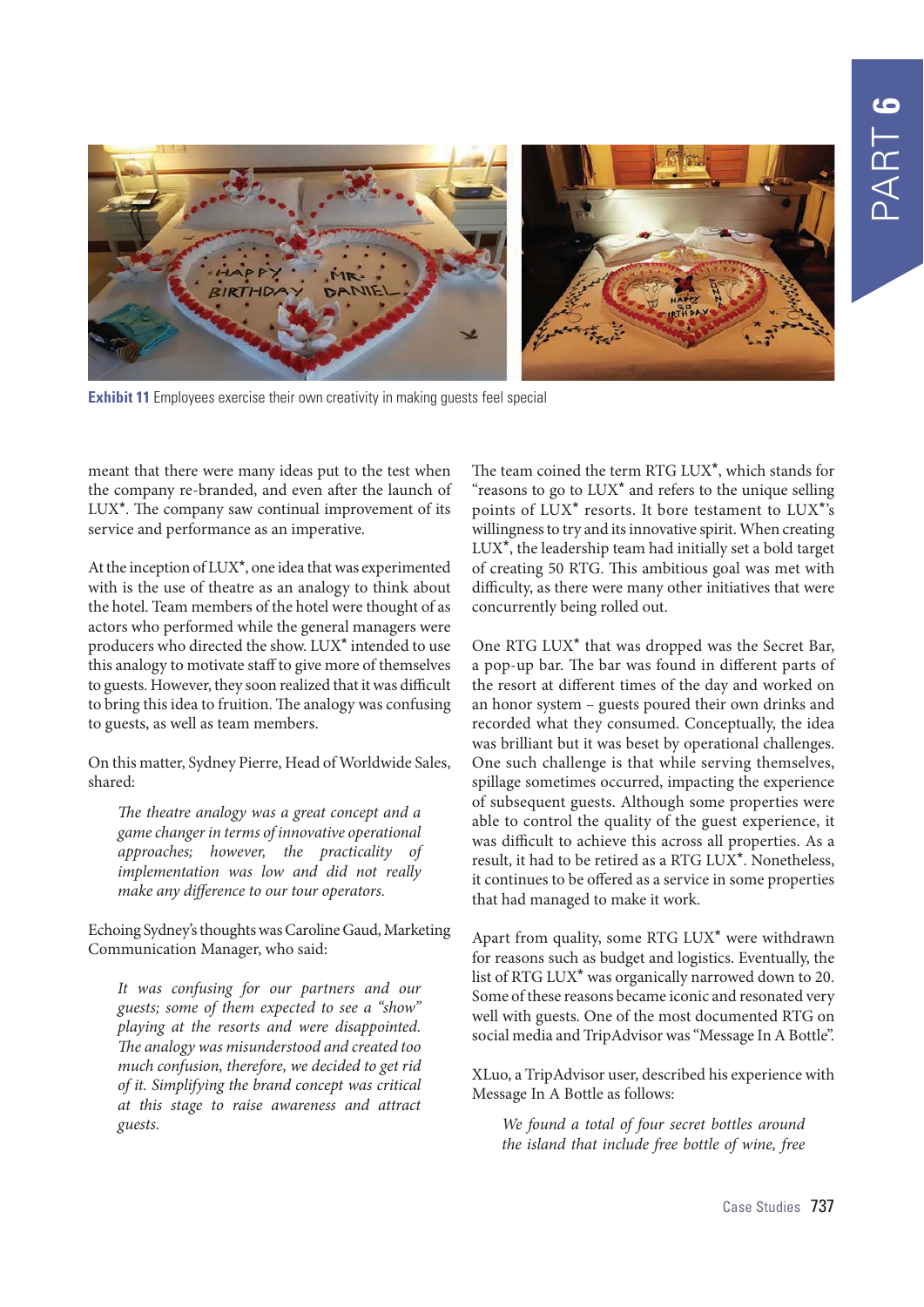pizza for in-villa dining, and free cocktails. We woke up every day around 6.00 a.m. to jog around the island and spend time to fnd these bottles hidden all around the island, and it was really a fun way to start every day on the island.

Epitomizing its emphasis on innovation was the decision to introduce the role of a Chief Quality Assurance and Innovation Officer. To stimulate innovation, the incumbent introduced the LUX\* Innovation Challenge. Each year, a theme that revolves around business needs such as increasing the loyalty of guests and team members, and improving revenue is set. Teams in each resort as well as the head office then propose ideas, which are rolled-out upon approval. Towards the end of the year, the teams reconvene to present the results of their ideas to a jury. Subsequently, the winning idea is rolled-out across all the resorts, along with other promising ideas that had come out of this challenge.

A particularly impactful idea was FIESTA, which came in frst place in the 2014 challenge on innovating to increase the loyalty of team members. FIESTA is a wide-ranging high engagement program that allows employees to beneft from activities in the following areas: **F**itness, **I**nnovation, **E**tiquette and **M**orale Week, **S**pa, **T**hank you, and **A**ward.

For example, Etiquette and Morale Week, the main highlight of the program and also the world's first, brings together young children of team members for three days for a series of activities. Examples of these activities are tennis classes, mocktail classes, recycling of plastic products, and dedicating poem writings to their parents to express gratitude. All in all, the event created a sense of pride and respect amongst the children for the work their parents do. This ground-up initiative had a significant impact on team member satisfaction (Exhibits 12a and 12b) and also went on to win the Best Initiative in Human Resources at the 15<sup>th</sup> Edition of the Worldwide Hospitality Awards.



Note: FIESTA was introduced in Tamassa and its impact on the loyalty of team members is reflected in the trend in its Global Index in comparison to other LUX*\** resorts.

The Global Index is a weighted index of 5 Dimensions of well-being at the workplace that are measured by LUX*\** through its Team Member Satisfaction Survey. The higher the score of the index, the better the performance on these dimensions.

**Exhibit 12a** The Impact of FIESTA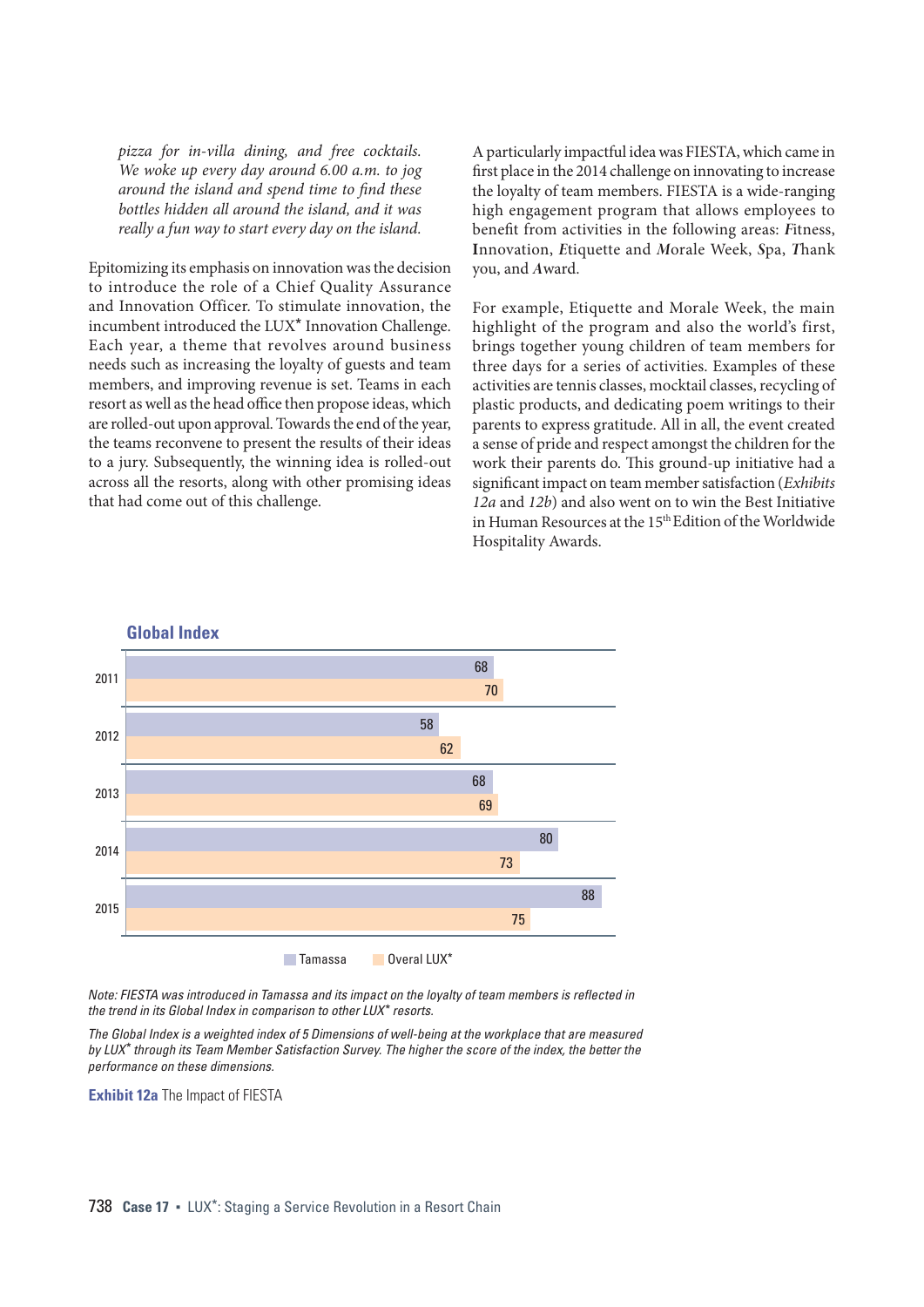**Exhibit 12b** The Global Index — 5 Dimensions of well-being at the workplace

| <b>Dimension</b>            | <b>Description</b>                                                                                             |  |  |
|-----------------------------|----------------------------------------------------------------------------------------------------------------|--|--|
| <b>Vital Dimension</b>      | Team Member Morale. (State of mind: tense,<br>depressed, happy, etc.)                                          |  |  |
| <b>Existential</b>          | Personal and Professional Accomplishment.                                                                      |  |  |
| <b>Dimension</b>            | (Training, Workload, and Resources)                                                                            |  |  |
| Social                      | Interrelationships, Sense of Belonging, and                                                                    |  |  |
| Dimension                   | Recognition.                                                                                                   |  |  |
| <b>Material</b>             | <b>Physical Comfort at Work, Ergonomics,</b>                                                                   |  |  |
| <b>Dimension</b>            | Salary, Benefits, Fun and Excitement.                                                                          |  |  |
| Organizational<br>Dimension | Internal Organization Perception and Degree<br>of Engagement with LUX* Resorts' Vision,<br>Purpose and Values. |  |  |

LUX\* was cognizant of the need to stay diferent and keep ahead of its competition. This spirit of constant innovation is also exemplifed by the decision to review its RTG LUX\* three years after its launch. The review served to formally defne what a RTG LUX\* is and critically evaluate the RTG — by identifying what was done well, what was not so successful and how to improve further. The value of each RTG was assessed using a 5D system (Exhibit 13) developed by LUX\*.

**Exhibit 13** The 5D System: Reasons to Go LUX\*

| <b>Evaluation Filter</b>                                    | <b>Guiding Questions</b>                                                                                                                                                                      |
|-------------------------------------------------------------|-----------------------------------------------------------------------------------------------------------------------------------------------------------------------------------------------|
| 1. Does it DELIVER the brand<br>experientially on property? | • Vision — Does it make a<br>moment that matters?<br>Purpose - Does it help<br>people to celebrate life?<br>Does it substantiate the<br>promise of hospitality that<br>is 'Lighter.Brighter'? |
| 2. Does it DEMONSTRATE our<br>creative principles?          | Does it banish thoughtless<br>$\bullet$<br>patterns?<br>Is it simple, fresh and<br>sensory?                                                                                                   |
| 3. Does it DRAMATISE the<br>brand concept?                  | Does it celebrate 'I ocale<br>Life', our nature and<br>culture?<br>Is it Light Luxury:<br>lightweight and light-<br>hearted?                                                                  |
| 4. Does it DIFFERENTIATE us<br>from our competitors?        | Is it quirky, charming, or<br>$\text{con}$<br>Is it generous, thoughtful,<br>or surprising?                                                                                                   |
| 5. How well does it<br><b>DISSEMINATE</b> the word?         | Is it PR-able?<br>Is it sellable?<br>Is it shareable?                                                                                                                                         |

Note: The 5D system was developed by LUX*\** to evaluate current and future Reasons to go LUX*\**.

After the review, the management decided to focus on 11 RTG LUX<sup>\*</sup> (*Exhibit 14*). They each appealed to diferent types of guests — families, couples, the young and young at heart, as well as niche audiences. These RTG made guests feel diferent and special. While one single reason may not have triggered guests to choose LUX\*, the various reasons worked together to deliver an attractive proposition.

**Exhibit 14 Eleven Reasons to go LUX\*** 

| Reasons to go LUX*    | <b>Description</b>                                                                                                                                                                                                                                                                                                                                               |
|-----------------------|------------------------------------------------------------------------------------------------------------------------------------------------------------------------------------------------------------------------------------------------------------------------------------------------------------------------------------------------------------------|
| <b>Ici</b><br>14a     | A holiday without ice cream<br>isn't a holiday at all so we<br>created our own brand called<br>'ici'. An array of exotic, island<br>flavors are served from retro-<br>styled parlors and mobile carts<br>while a fresh waffle cone is<br>baked right in front of your<br>eyes. Crunch. Munch. Perfect<br>after lunch. (Exhibit 14a)                              |
| Café LUX <sup>*</sup> | We believe that great coffee<br>is a must and not a luxury so<br>at the heart of each resort,<br>you'll find a Café LUX*. Enjoy<br>our organic Island Blend,<br>freshly roasted on-site, in a<br>truly different café setting. Flat<br>White or FrappeLux - they're<br>perfect for a seaside sip and<br>surf.                                                    |
| Phone Home            | We believe that holidays<br>should be stress and hassle-<br>free, which is why if you<br>explore our resorts you'll find<br>a telephone box and inside<br>a vintage VOIP phone. Here<br>you can make local and<br>international calls free of<br>charge. We just ask one thing:<br>Please do not call the office!                                                |
| LUX <sup>*</sup> Me   | LUX <sup>*</sup> Me is an integrated<br>philosophy of well-being,<br>offering a step by step path to<br>an altogether healthier way of<br>life. Naturally, in addition to al<br>fresco classes, our personal<br>trainers specialize in pilates,<br>yoga and meditation classes<br>as well as tailoring programs<br>to you and your requirements.<br>Now stretch! |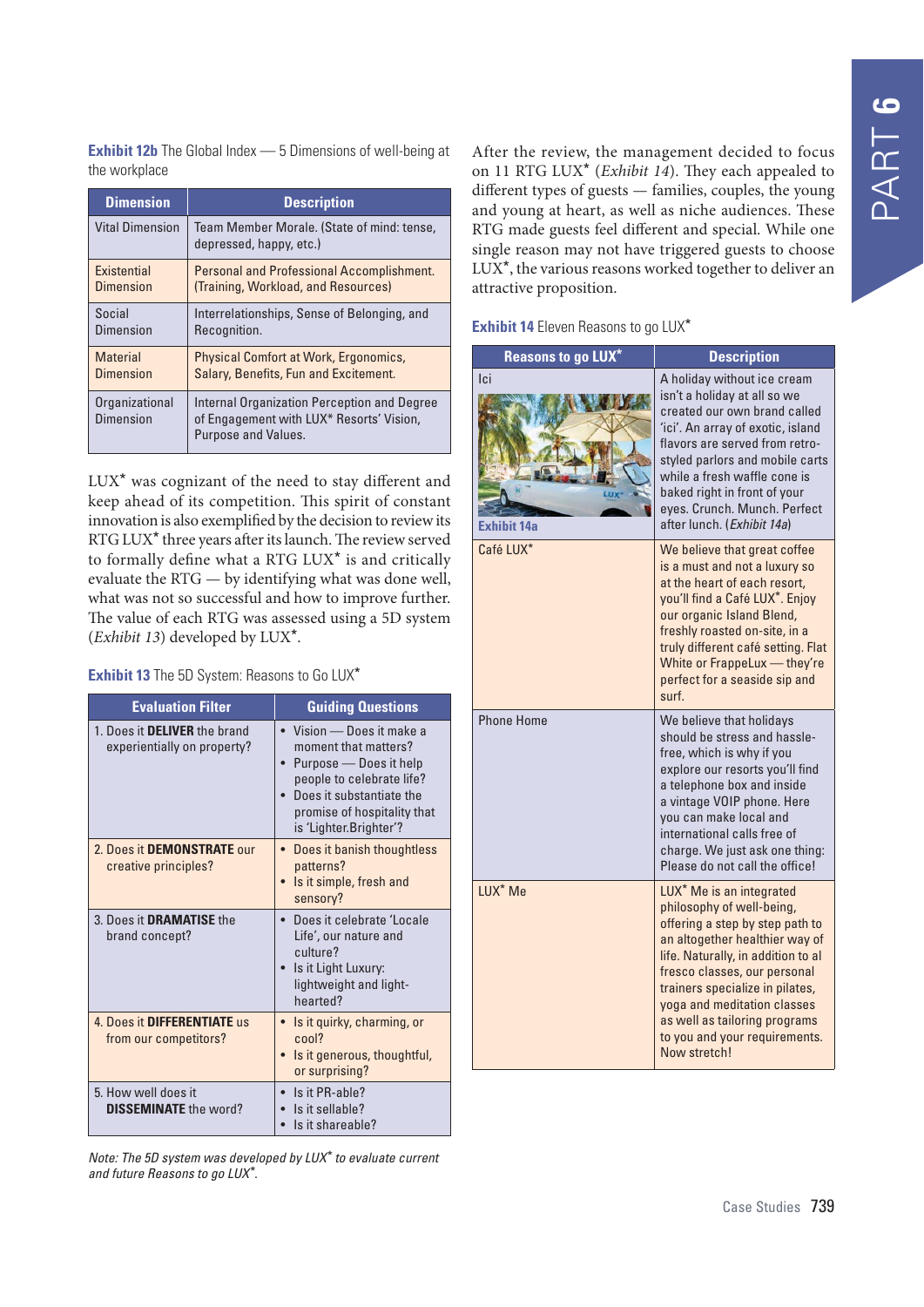| <b>Reasons to go LUX</b> * | <b>Description</b>                                                                                                                                                                                                                                                                                                                                                             |
|----------------------------|--------------------------------------------------------------------------------------------------------------------------------------------------------------------------------------------------------------------------------------------------------------------------------------------------------------------------------------------------------------------------------|
| Scrucap                    | We love a good Burgundy<br>or vintage Bordeaux but the<br>Indian Ocean's a long way<br>from the vineyards of France<br>so we've tapped South<br>Africa for its most exciting<br>contemporary wines. Cape<br>blends survive the short<br>journey in mint condition.<br>Introducing 'Scrucap' and<br>'Popcap'. Not a corked wine<br>in sight.                                    |
| Cinema Paradiso            | A large screen, fastened<br>between two palms, flickers<br>into life and you're transported<br>to another world - of<br>blockbusters, family classics<br>and world cinema. It wouldn't<br>be the movies without the<br>nibbles, so there's fresh<br>popcorn on the house, 'ici' ice<br>cream and drinks served right<br>to your beanbag. Curtain Up!<br>(Exhibits 14b and 14c) |



**Exhibit 14b**



| Reasons to go LUX*    | <b>Description</b>                                                                                                                                                                                                                                                                                                                                                                                                                                                                                                                                                                                                                                                                                                                                                                   |
|-----------------------|--------------------------------------------------------------------------------------------------------------------------------------------------------------------------------------------------------------------------------------------------------------------------------------------------------------------------------------------------------------------------------------------------------------------------------------------------------------------------------------------------------------------------------------------------------------------------------------------------------------------------------------------------------------------------------------------------------------------------------------------------------------------------------------|
| Message In A Bottle   | You spot a lonely bottle hidden<br>in a bush beside a sandy path.<br>Inside this mysterious vessel,<br>you find a scroll of paper,<br>which reveals a special treat<br>waiting for one lucky guest.<br>Stay alert because it's only<br>if you find the bottle that this<br>daily surprise can be yours.                                                                                                                                                                                                                                                                                                                                                                                                                                                                              |
| <b>Thread Lightly</b> | We can't always promise<br>clear skies but, with your help,<br>we can quarantee a clear<br>conscience. LUX <sup>*</sup> cares about<br>the destinations that are home<br>to its properties. After all,<br>memorable holidays shouldn't<br>cost the earth and that's why<br>we are doing our best to<br>'Thread Lightly' by offsetting<br>100% of the carbon emitted<br>during your stay. It's one of a<br>number of measures we're<br>putting in place to help us<br>leave a lighter footprint.                                                                                                                                                                                                                                                                                      |
| Mamma Aroma           | For as long as any of us can<br>remember, amenities have<br>been a staple in every hotel<br>and resort bathroom around<br>the world.<br>Imagine hair lovingly<br>nourished by deep<br>conditioners; lazy baths<br>scented with tropical oils;<br>bodies gently burnished with<br>a patina of sea salt scrub<br>and sun-kissed skin glowing<br>with the natural moisturizing<br>properties of the island's<br>products.<br>LUX <sup>*</sup> Resorts & Hotels offers<br>you, for your bath experience,<br>something different: an<br>element of surprise, a<br>gasp of pleasure, and<br>a nod to simplicity are<br>behind our selection. And<br>being considerate to the<br>environment, our products and<br>their packaging are as light on<br>the planet as they are on the<br>body. |

**Exhibit 14c**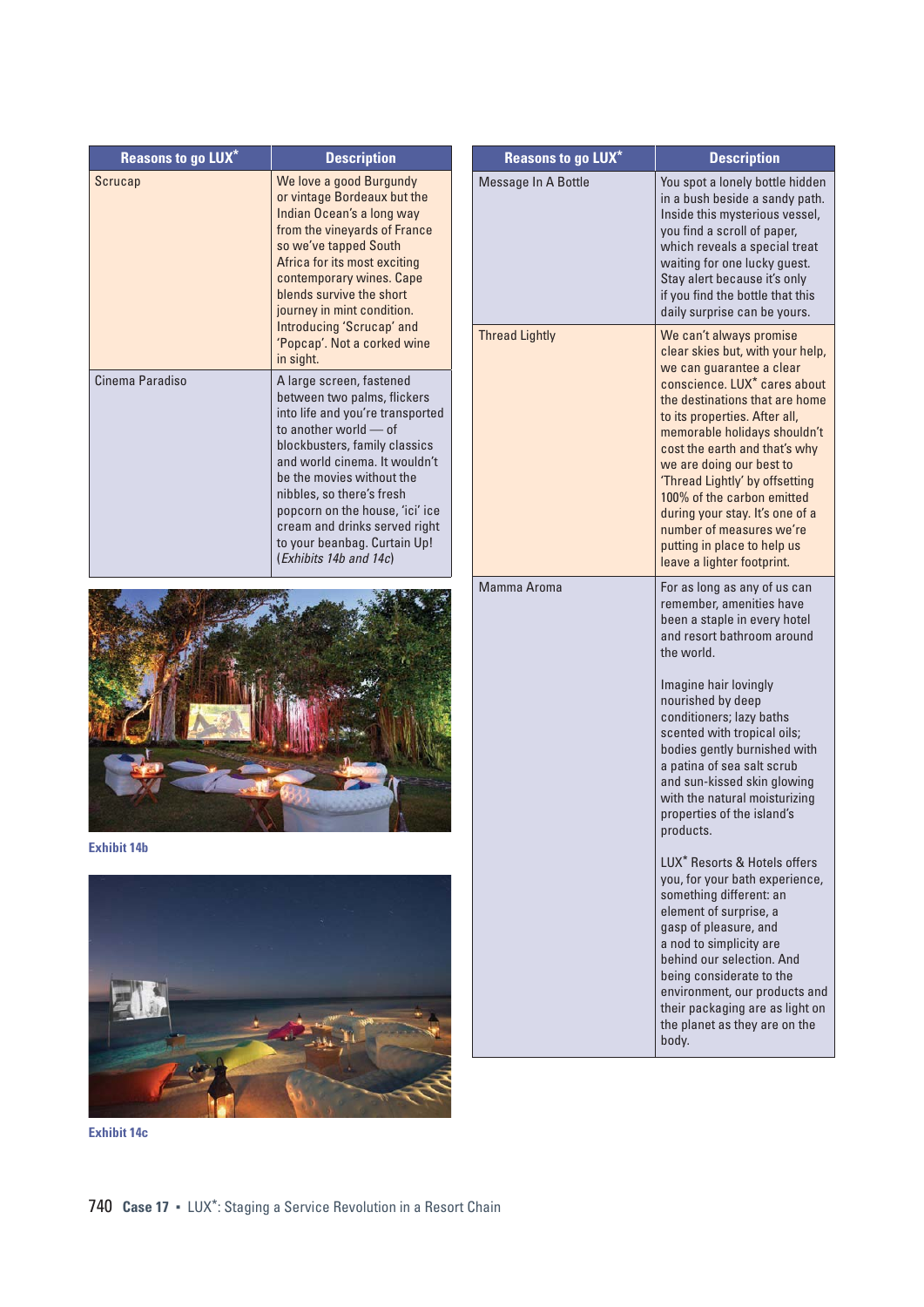| <b>Reasons to go LUX*</b>            | <b>Description</b>                                                                                                                                                                                                                                                                                                                                                                                                                                                                                                                                                                                                                                                                             |
|--------------------------------------|------------------------------------------------------------------------------------------------------------------------------------------------------------------------------------------------------------------------------------------------------------------------------------------------------------------------------------------------------------------------------------------------------------------------------------------------------------------------------------------------------------------------------------------------------------------------------------------------------------------------------------------------------------------------------------------------|
| Mamma Aroma                          | We have also worked with<br>renowned aromatherapist<br>Shirley Page to create an<br>exclusive range of essential<br>oils, using island ingredients-<br>essences, flowers and spices<br>that combine to create a<br>magical world of fragrance.<br>Used in our LUX* Me spa, the<br>oils are also present in interior<br>and linen scents.                                                                                                                                                                                                                                                                                                                                                       |
| Tree of Wishes<br><b>Exhibit 14d</b> | At every LUX* Resort &<br>Hotel, you'll find a specially<br>commissioned Tree of Wishes<br>sculpture made by local<br>artisans.<br>Upon check-in, you'll be<br>handed a unique ribbon<br>featuring your initials and the<br>date of your visit. Although<br>not compulsory, you are<br>invited to make a donation<br>which will be made annually<br>to a local children's charity.<br>Tie the ribbon around one of<br>the branches whilst making<br>a wish. Whilst we can't<br>guarantee your wish will come<br>true, we can promise that<br>once a year one lucky ribbon<br>will be selected and the lucky<br>person who placed it there<br>will win a free holiday to LUX*.<br>(Exhibit 14d) |

Another outcome of the review was an augmentation of the successful RTG. With Message In A Bottle (Exhibit 15), numerous improvements were made in various areas. Execution-wise, bottles were placed at diferent times to cater to guests with diferent sleep cycles.

To capture, develop and disseminate new ideas, LUX\* created the LUX\* Ideas Bank, a depository where ideas could be placed, shared, discussed, measured, and tested. Ideas were contributed by team members and scored. Promising ideas were developed into prototypes and evaluated again. Those ideas that passed the rigorous testing process were fnally screened by a senior operator task force that selected them for implementation. This process created an innovation pipeline, allowing the company to launch three new RTG LUX\* every quarter and thereby drove continual innovation.



Note: LUX*\** staff places coupons for complimentary spa treatments, pedicure facial or massages in bottles around the beach. Some messages are written clues directing guests towards the Secret Bar, or offer an opportunity to enjoy a special dining experience for two on the beach. Guests who serendipitously stumble upon these bottles on the beach are in for a treat.

**Exhibit 15** Message In A Bottle

## **MEASUREMENT, FEEDBACK, AND INCENTIVES**

In the transformation journey, measurement of service performance became a priority. Prior to Jones' tenure at LUX\*, Naiade Resorts collected guest feedback using written forms and a quality assurance coordinator was appointed in each resort. This system placed certain limitations on what the company could do with feedback. These include delays in terms of consolidating feedback, a lack of central coordination of quality assurance, and hence, low visibility among top management, as well as difficulty in measuring service performance within and between the diferent properties of the group.

While a basic customer feedback system was in place, service measurement and feedback had become much more sophisticated under Jones' leadership. Within a month of recruiting the Chief Quality Assurance and Innovation Officer, LUX<sup>\*</sup> went online with its feedback form. Although LUX<sup>\*</sup> could not afford to invest heavily in an online feedback system at that point in time, it saw a basic online platform as a step in the right direction.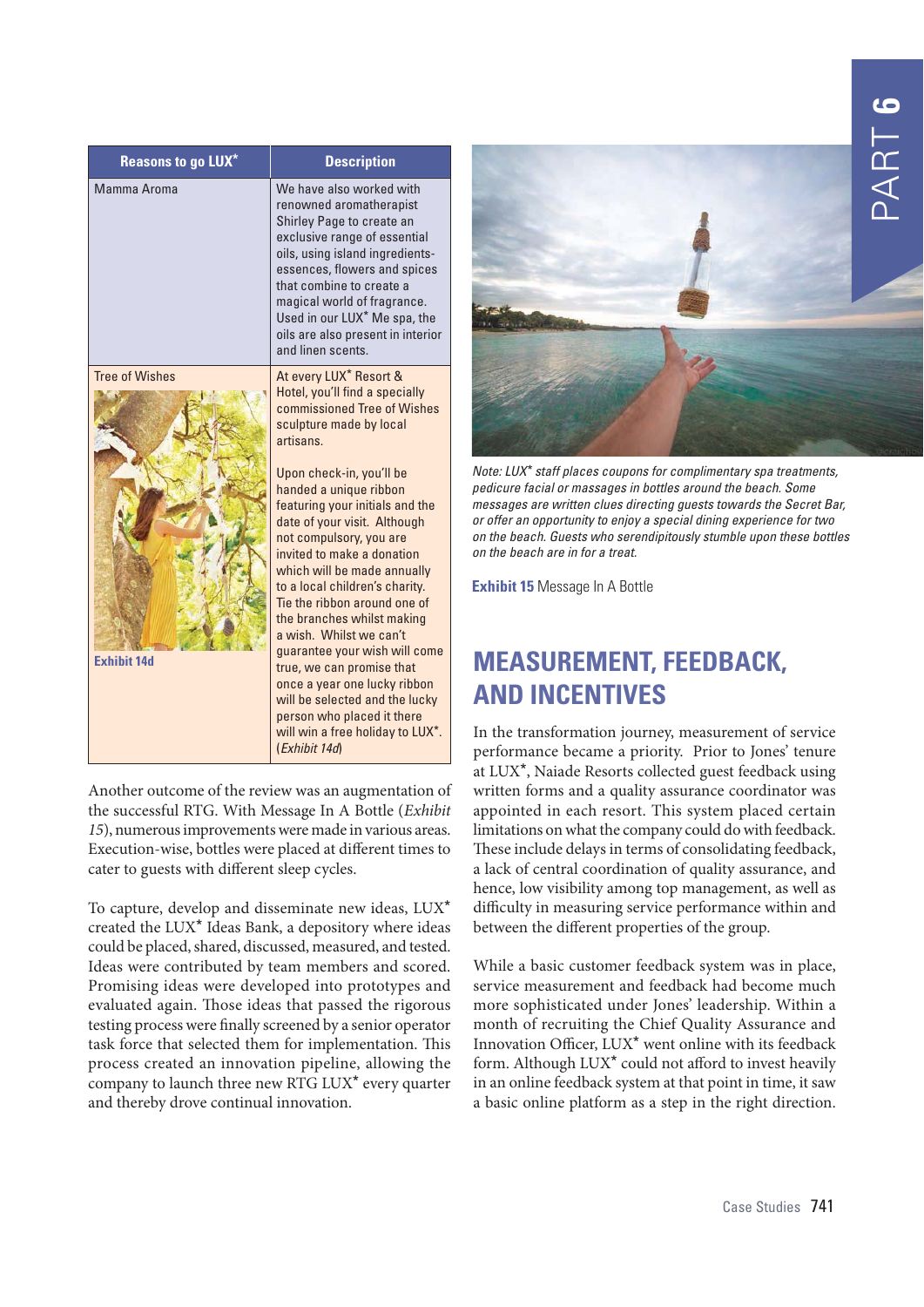With an online platform, LUX<sup>\*</sup> had visibility on how each resort was performing in terms of service quality, and it also motivated employees to provide better service.

Soon after, LUX<sup>\*</sup> launched a quality assurance manual based on standards of global best practices in hotel and hospitality management. It spelt out clear service targets in all areas of operations, right down to micro-moments such as the amount of time that the restaurant should take to hand guests the restaurant menu. This was accompanied by a mystery-shopping audit to check that standards were met.

In terms of external measurements, the company paid close attention to customer feedback and ratings on TripAdvisor (Exhibit 16). For instance, qualitative feedback on TripAdvisor was monitored and responded to by the management personally. The feedback was also discussed with department heads within LUX\* when it concerned their line of work. The ratings were even monitored and tracked as part of selected employees' key performance indicators (KPI).

Throughout the transformation, the impact of the changes introduced was seen in the improvements in their fnancial performance such as the growth in their publicly reported quarterly revenue. This provided satisfaction for staff in the form of indirect feedback for what they had accomplished. In 2012, however, LUX\*'s management also realized that there were only a few incentive schemes in place. Sometimes, the incentives did not serve the purpose of getting team members to focus on where they should. This prompted the management to review incentive plans to align the company in achieving its targets.

The new incentive schemes focused on three important things — Guest Experience, Team Member Engagement, and Earnings Before Interest, Taxes, Depreciation, and Amortization (EBITDA). This was rolled out first to the general managers of each resort in 2012. Subsequently, various schemes were developed for diferent groups of employees. A sample of the KPIs include targeted EBIDTA, targeted Trip Advisor scores, guest satisfaction related metrics, and a team member satisfaction index.



Note: This chart illustrates the change in ranking of LUX*\**s resorts, from 2011 to 2015. The resorts are segmented by country, with the relevant LUX<sup>\*</sup> resort ranked against other resorts listed on TripAdvisor. Note that TripAdvisor's ranking methodology changed in 2015 for LUX*\** Saint Gilles and Hotel Le Recif, using a much wider geographic region for the ranking. This lead to many more resorts being included in the ranking and it explains the drop for Hotel Le Recif.

**Exhibit 16** LUX\*'s Trip Advisor Rankings Within Each Country (2011 vs. 2015)